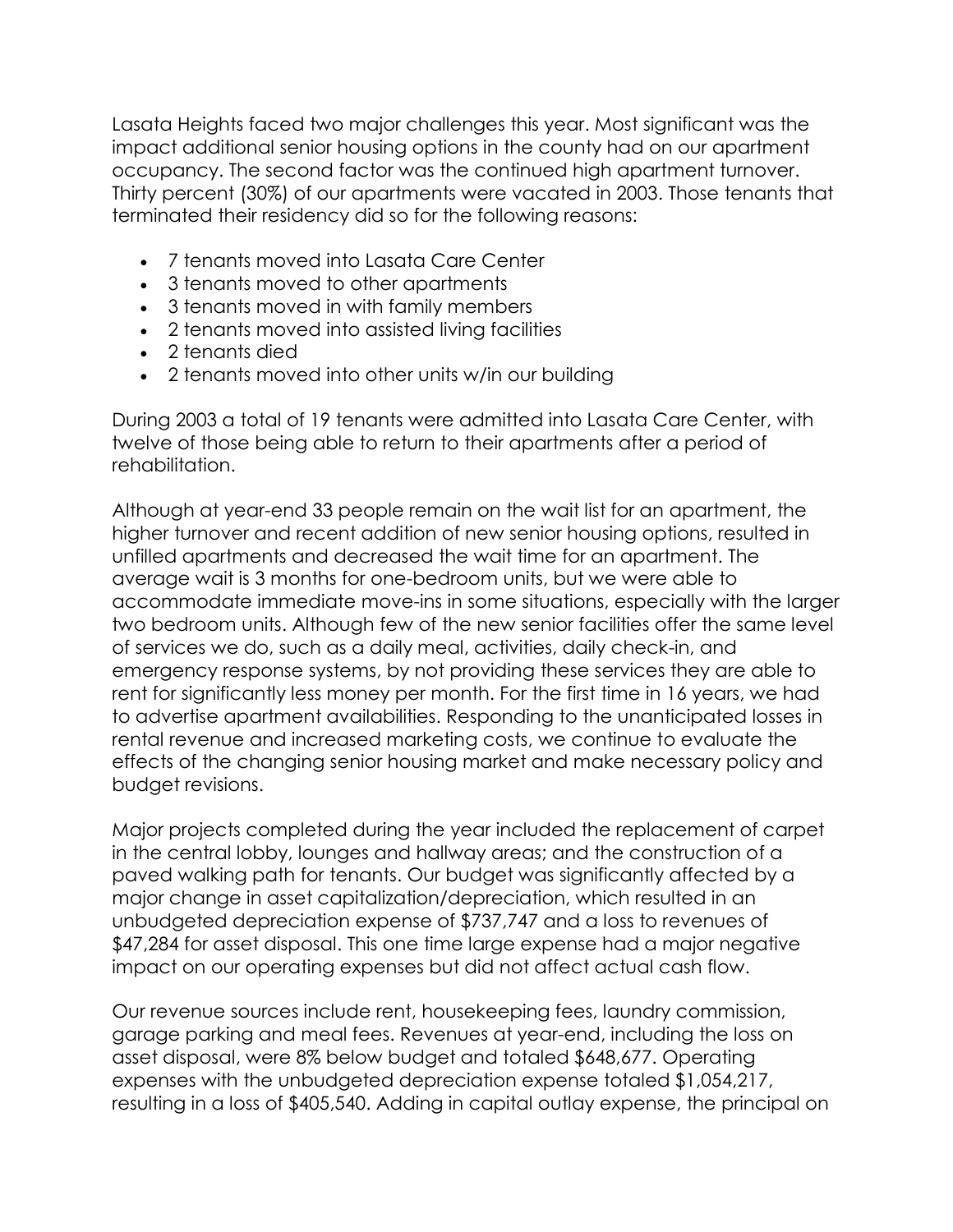debt and deducting depreciation expense, operating expenses totaled \$702,551, resulting in a deficit of \$53,874. Note that without the one time major change in asset capitalization/depreciation, actual cash losses were \$6,590.00 for 2003.

| LASATA HEIGHTS APTS 2003 REVENUES/EXPENSES vs BUDGET (unaudited) |                                      |               |                          |                     |  |  |
|------------------------------------------------------------------|--------------------------------------|---------------|--------------------------|---------------------|--|--|
|                                                                  |                                      | 2003          | 2003                     | Actu                |  |  |
| <b>REVENUES</b>                                                  |                                      | <b>Budget</b> | <b>Actual</b>            | <u>Bud</u>          |  |  |
| <b>Apartment Rentals</b>                                         |                                      | \$642,000     | \$631,483                | \$(10,517)          |  |  |
| <b>Meal Charges</b>                                              |                                      | 45,000        | 47,217                   | 2,217               |  |  |
| <b>Parking Fees</b>                                              |                                      | 11,500        | 10,629                   | (871)               |  |  |
| Housekeeping Fees                                                |                                      | 5,200         | 5,185                    | (15)                |  |  |
| Laundry Commission                                               |                                      | 400           | 441                      | 41                  |  |  |
| Miscellaneous & Other Revenues                                   |                                      | 600           | 1,006                    | 406                 |  |  |
|                                                                  | Gain/(Loss) on Asset Disposal -      |               | (47, 284)                | (47, 284)           |  |  |
| <b>TOTAL OPERATING REVENUE</b>                                   |                                      | \$704,700     | \$648,677                | \$ (56, 023)        |  |  |
|                                                                  |                                      | 2003          | 2003                     | Actu                |  |  |
| <b>EXPENSES</b>                                                  |                                      | <u>Budget</u> | <b>Actual</b>            | <b>Bud</b>          |  |  |
| <b>Wages and Salaries</b>                                        |                                      | \$(104,200)   | \$(107, 821)             | \$3,621             |  |  |
| Fringe Benefits                                                  |                                      | (33, 186)     | (33, 183)                | (3)                 |  |  |
| Conference and Meetings                                          |                                      | (600)         | (315)                    | (285)               |  |  |
| Supplies/Expenses                                                |                                      | (40, 225)     | (24, 792)                | (15, 433)           |  |  |
| <b>Utilities</b>                                                 |                                      | (55,500)      | (51, 965)                | (3, 535)            |  |  |
|                                                                  | <b>Contracts/Purchased Services</b>  | (54,900)      | $(45, 557)$ $(9, 343)$   |                     |  |  |
|                                                                  | Interdepartmental Charges            | (2,886)       | $(3,329)$ 443            |                     |  |  |
| Interest and Fees on Debt                                        |                                      | (49,690)      | $(44,790)$ $(4,900)$     |                     |  |  |
| Other Expenses                                                   |                                      | (6,612)       |                          | $(4,718)$ $(1,894)$ |  |  |
|                                                                  | Depreciation                         | (82,300)      | (737,747) 655,447        |                     |  |  |
| <b>TOTAL OPERATING EXPENSES</b>                                  |                                      | \$(430,099)   | \$(1,054,217) \$624,118  |                     |  |  |
| NET OPERATING SURPLUS/(DEFICIT)                                  |                                      | \$274,601     | \$(405,540)              | \$ (680, 14)        |  |  |
|                                                                  | <b>Delete Depreciation Expense</b>   | \$82,300      | \$737,747 \$(655,44      |                     |  |  |
|                                                                  | <b>Add Principal on Debt Expense</b> | (360,000)     | $(360,000) -$            |                     |  |  |
|                                                                  | <b>Add Capital Outlay Expenses</b>   | (41,500)      | $(26,081)$ $(15,419)$    |                     |  |  |
|                                                                  | NET CASH ADJUSTMENT                  | \$(44,599)    | $$$ (53,874) $$$ (9,275) |                     |  |  |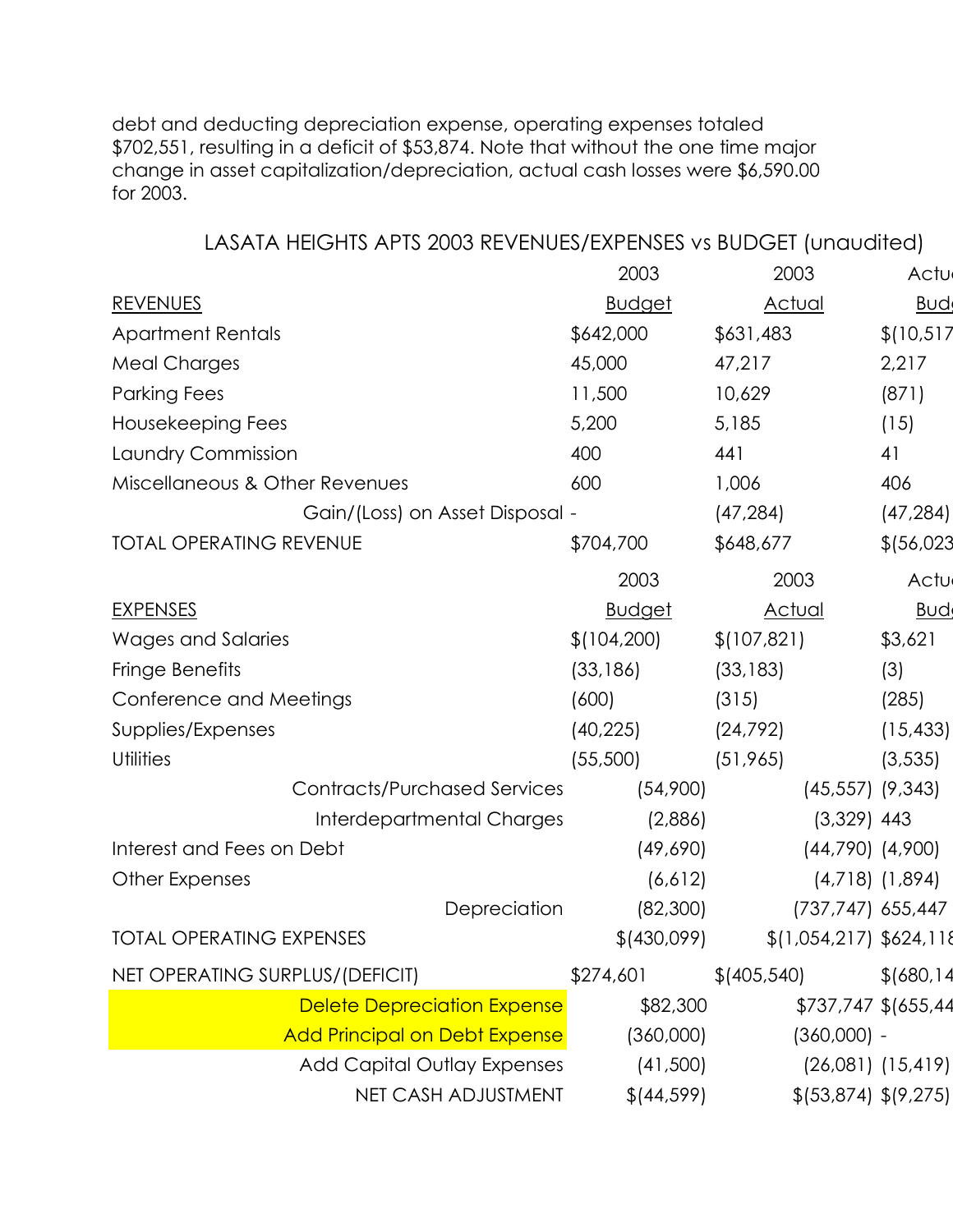|                                                         | 2002          | 2003                                                                                                                                                                                                                                     | 2003                                                                                                                                                                                                                                                                                                                                                                   |
|---------------------------------------------------------|---------------|------------------------------------------------------------------------------------------------------------------------------------------------------------------------------------------------------------------------------------------|------------------------------------------------------------------------------------------------------------------------------------------------------------------------------------------------------------------------------------------------------------------------------------------------------------------------------------------------------------------------|
| <b>REVENUES</b>                                         | Year-End      | Year-End                                                                                                                                                                                                                                 | 200                                                                                                                                                                                                                                                                                                                                                                    |
| <b>Apartment Rentals</b>                                | \$627,783     | \$631,483                                                                                                                                                                                                                                | \$3,700                                                                                                                                                                                                                                                                                                                                                                |
| <b>Meal Charges</b>                                     | 46,282        | 47,217                                                                                                                                                                                                                                   | 935                                                                                                                                                                                                                                                                                                                                                                    |
| <b>Parking Fees</b>                                     | 11,263        | 10,629                                                                                                                                                                                                                                   | (634)                                                                                                                                                                                                                                                                                                                                                                  |
| Housekeeping Fees                                       | 5,855         | 5,185                                                                                                                                                                                                                                    | (670)                                                                                                                                                                                                                                                                                                                                                                  |
| Laundry Commission                                      | 405           | 441                                                                                                                                                                                                                                      | 36                                                                                                                                                                                                                                                                                                                                                                     |
| Miscellaneous & Other Revenues                          | 2,536         | 1,006                                                                                                                                                                                                                                    | (1, 530)                                                                                                                                                                                                                                                                                                                                                               |
|                                                         |               | (47, 284)                                                                                                                                                                                                                                | (47, 284)                                                                                                                                                                                                                                                                                                                                                              |
| <b>TOTAL OPERATING REVENUE</b>                          | \$694,124     | \$648,677                                                                                                                                                                                                                                | \$ (45, 447)                                                                                                                                                                                                                                                                                                                                                           |
|                                                         | 2002          | 2003                                                                                                                                                                                                                                     | 2003                                                                                                                                                                                                                                                                                                                                                                   |
| <b>EXPENSES</b>                                         | Year-End      | Year-End                                                                                                                                                                                                                                 | 200                                                                                                                                                                                                                                                                                                                                                                    |
| Wages and Salaries                                      | \$(100, 260)  | \$(107, 821)                                                                                                                                                                                                                             | \$7,561                                                                                                                                                                                                                                                                                                                                                                |
| Fringe Benefits                                         | (29, 253)     | (33, 183)                                                                                                                                                                                                                                | 3,930                                                                                                                                                                                                                                                                                                                                                                  |
| Conference and Meetings                                 | (336)         | (315)                                                                                                                                                                                                                                    | (21)                                                                                                                                                                                                                                                                                                                                                                   |
| Supplies/Expenses                                       | (20, 302)     | (24, 792)                                                                                                                                                                                                                                | 4,490                                                                                                                                                                                                                                                                                                                                                                  |
| <b>Utilities</b>                                        | (46, 169)     | (51, 965)                                                                                                                                                                                                                                | 5,796                                                                                                                                                                                                                                                                                                                                                                  |
|                                                         | (45, 245)     |                                                                                                                                                                                                                                          |                                                                                                                                                                                                                                                                                                                                                                        |
|                                                         |               |                                                                                                                                                                                                                                          |                                                                                                                                                                                                                                                                                                                                                                        |
| Interest and Fees on Debt                               |               |                                                                                                                                                                                                                                          |                                                                                                                                                                                                                                                                                                                                                                        |
| Other Expenses                                          |               |                                                                                                                                                                                                                                          |                                                                                                                                                                                                                                                                                                                                                                        |
| Depreciation                                            |               |                                                                                                                                                                                                                                          |                                                                                                                                                                                                                                                                                                                                                                        |
| <b>TOTAL OPERATING EXPENSES</b>                         | \$ (394, 621) |                                                                                                                                                                                                                                          |                                                                                                                                                                                                                                                                                                                                                                        |
| NET OPERATING SURPLUS/(DEFICIT)                         | \$299,503     | \$ (405, 540)                                                                                                                                                                                                                            | \$(705,04)                                                                                                                                                                                                                                                                                                                                                             |
|                                                         |               |                                                                                                                                                                                                                                          |                                                                                                                                                                                                                                                                                                                                                                        |
|                                                         |               |                                                                                                                                                                                                                                          |                                                                                                                                                                                                                                                                                                                                                                        |
|                                                         |               |                                                                                                                                                                                                                                          |                                                                                                                                                                                                                                                                                                                                                                        |
| NET CASH ADJUSTMENT                                     |               |                                                                                                                                                                                                                                          |                                                                                                                                                                                                                                                                                                                                                                        |
| ATA HEIGHT APTS BALANCE SHEET--DEC 31, 2003 (unaudited) |               |                                                                                                                                                                                                                                          |                                                                                                                                                                                                                                                                                                                                                                        |
|                                                         | 2002          | 2003                                                                                                                                                                                                                                     | change                                                                                                                                                                                                                                                                                                                                                                 |
|                                                         |               | Gain/(Loss) on Asset Disposal -<br><b>Contracts/Purchased Services</b><br>Interdepartmental Charges<br>(85, 268)<br><b>Delete Depreciation Expense</b><br><b>Add Principal on Debt Expense</b><br>Add Capital Outlay Expenses<br>(5,958) | LASATA HEIGHTS APTS 2003 REVENUES/EXPENSES vs BUDGET (unaudited)<br>$(45, 557)$ 312<br>$(3,329)$ 595<br>(2,734)<br>$(44,790)$ $(14,591)$<br>(59, 381)<br>(5,673)<br>$(4,718)$ (955)<br>(737,747) 652,479<br>$$(1,054,217)$ \$659,596<br>\$85,268<br>\$737,747 \$(652,47<br>$(360,000)$ 20,000<br>(340,000)<br>$(26,081)$ 20,123<br>\$38,813<br>\$ (53,874) \$ (92,687) |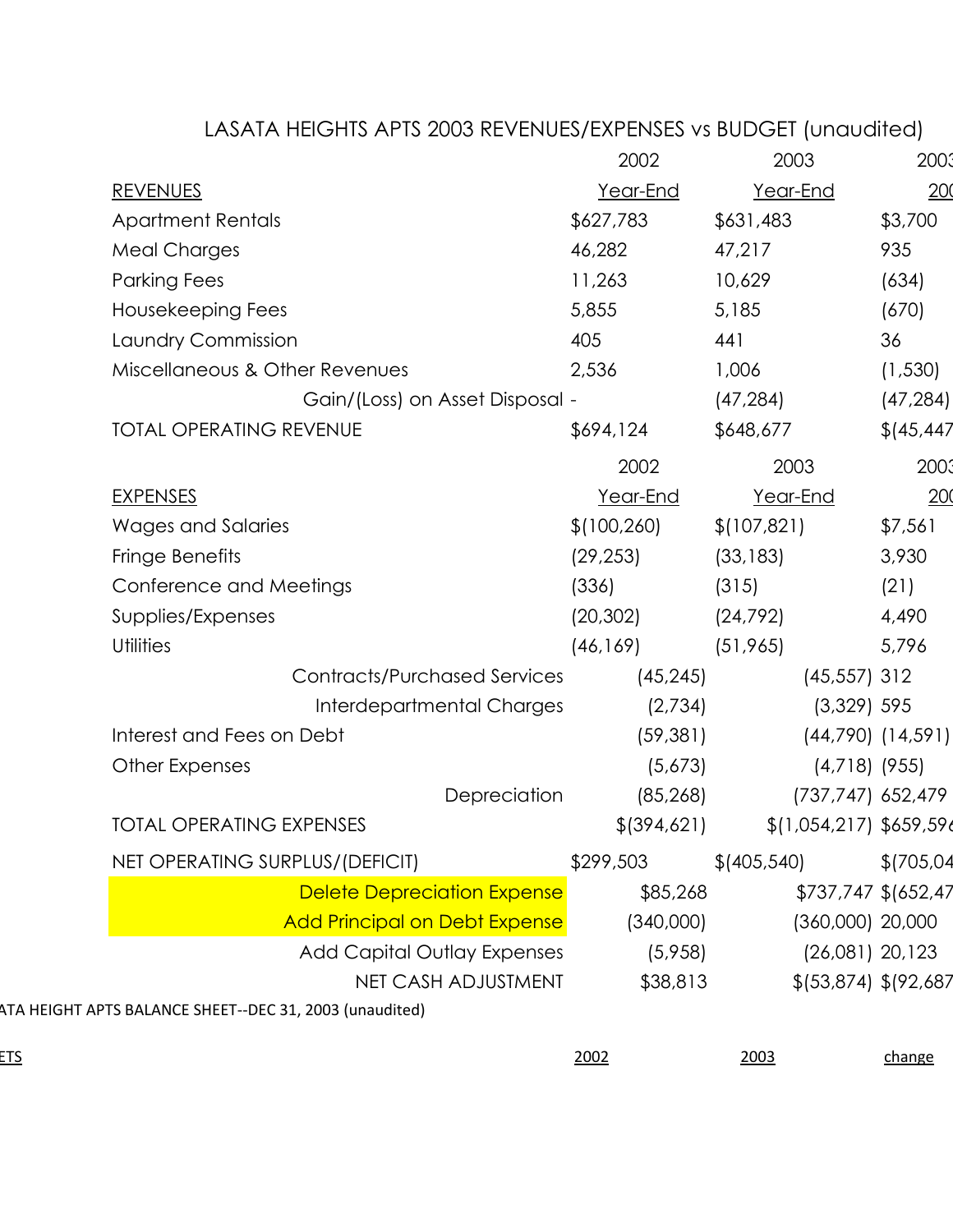| h Available                 | \$500       | \$500       | \$-          |
|-----------------------------|-------------|-------------|--------------|
| From Other Parties          | 280,518     | 250,062     | (30, 456)    |
| <b>AL CURRENT ASSETS</b>    | \$281,018   | \$250,562   | \$(30, 456)  |
|                             | \$-         | \$895       | \$895        |
| d Improvements              | 25,089      | 23,806      | (1, 283)     |
| dings                       | 3,733,612   | 3,480,688   | (252, 924)   |
| dings Improvements          |             | 277,308     | 277,308      |
| iiture & Fixtures           | 128,621     | 12,481      | (116, 140)   |
| <i>nputers</i>              |             | 2,756       | 2,756        |
| umulated Depreciation       | (1,340,976) | (1,990,296) | 649,320      |
| AL PROPERTY/PLANT/EQUIPMENT | \$2,546,346 | \$1,807,638 | \$(738,708   |
| <b>AL ALL ASSETS</b>        | \$2,827,364 | \$2,058,200 | \$(769, 164) |
| <b>ILITIES</b>              | 2002        | 2003        | change       |
| bunts Payable               | \$8,878     | \$8,017     | $$$ (861)    |
| ued Payroll Expenses Due    | 2,935       | 3,176       | 241          |
| AL CURRENT LIABILITY        | \$11,813    | \$11,193    | \$(620)      |
| ued Interest on Debt        | \$18,180    | \$14,280    | $$$ (3,900)  |
| g Term Debt                 | 1,560,000   | 1,200,000   | (360,000)    |
| AL LONG TERM DEBT           | \$1,578,180 | \$1,214,280 | $$$ (363,900 |
| <b>AL LIABILITES</b>        | \$1,589,993 | \$1,225,473 | $$$ (364,520 |